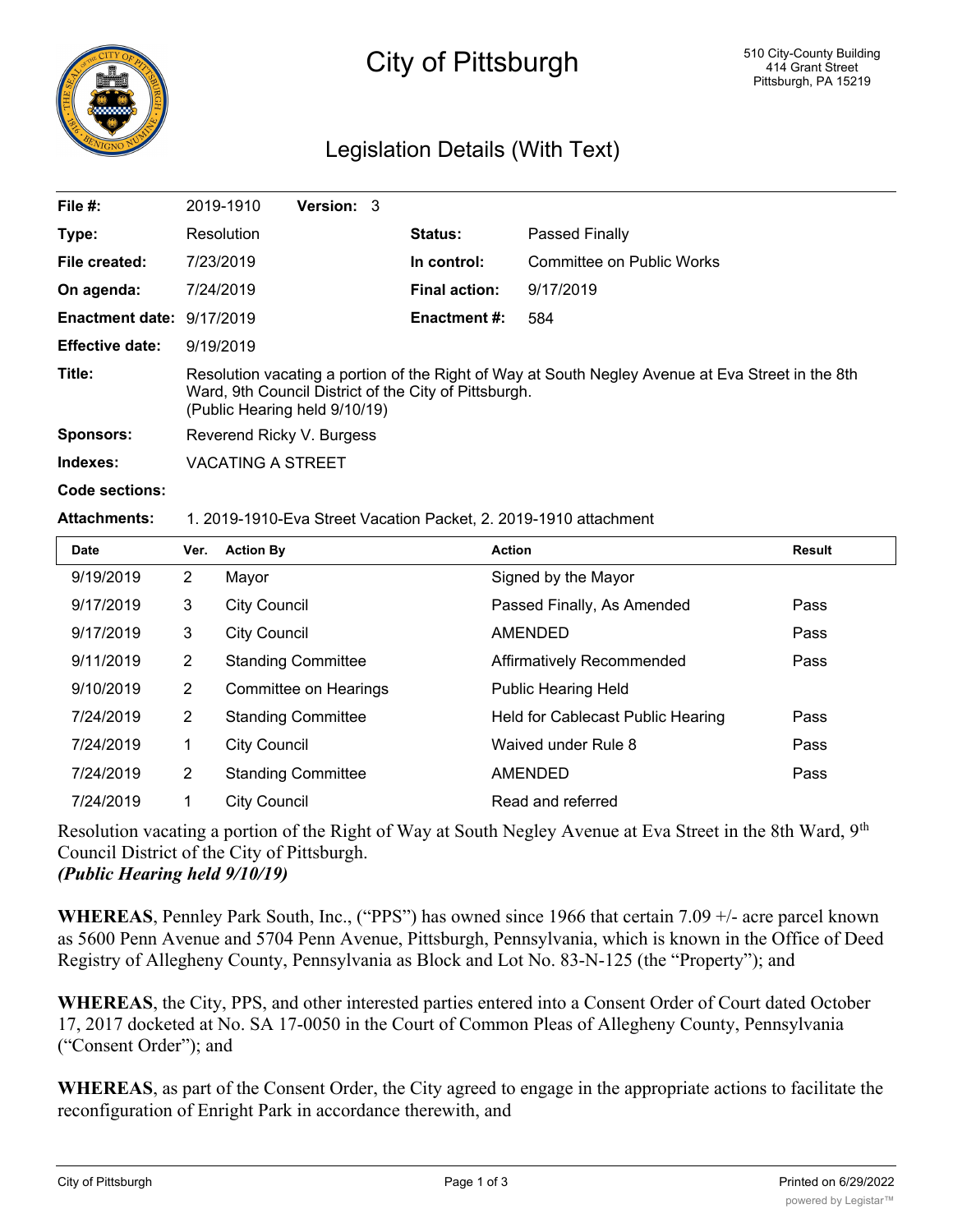**WHEREAS,** in order to accomplish this reconfiguration of Enright Park, the City must vacate a portion of Eva Street as set forth herein; and

**WHEREAS,** an application for the vacation of a portion of Eva Street was filed on or about February 28, 2019 ("the Application"), has been considered by the City and is now affirmatively recommended; and

**WHEREAS,** the City now desires to act on the Application; therefor

### **Be it resolved by Council of the City of Pittsburgh as follows:**

**Section 1.** That vacating a portion of the Right of Way at South Negley and Eva Street as described:

All that certain portion of a public right of way, situate in the 8th Ward, City of Pittsburgh, Allegheny County, Pennsylvania, more particularly described as follows:

Beginning at a point on the easterly right of way line of South Negley Avenue, variable feet wide, at the right of way between said South Negley Avenue and Eva Street, 40 feet wide; thence by a line being an extension of the easterly right of way line of said South Negley Avenue N 24° 52' 21.6" E a distance of 8.04 feet to a point; thence by a line being an extension of the northerly right of way line of said Eva Street S 65° 07' 38.4" E a distance of 295.00 feet to a point on the easterly right of way line of said Eva Street; thence by a line being an extension of the easterly right of way line of said Eva Street S 24° 52' 21.6" W a distance of 8.04 feet to a point on the southerly right of way line of said Eva Street; thence by a line being an extension of the southerly right on the southerly right of way line of said Eva Street; thence by a line being an extension of the southerly right of way line of said Eva Street N 65° 07' 38.4" W a distance of 295.00 feet to a point on the easterly right of way line of said South Negley Avenue at the point of beginning. Containing an area of 2,372 square feet.

The above description is in accordance with the description prepared by The Gateway Engineers, Inc. dated October 26, 2018, and sealed by Patrick T. Cooper, PE, PLS

**Section 2.** This vacation, and the subsequent easements are subject to the following reservations in favor of the City of Pittsburgh:

1. The portion of "new" Eva Street which connects from South Negley Avenue to Amber Street, absent emergency or construction, shall always remain open, providing for residents to retain the same level of vehicular access they currently possess;

2. Any proposed permanent change in Eva Street (i.e. conversion to one-way or unidirectional traffic as opposed to the proposed two-way or bi-directional alignment) shall be subject to review and approval by the Department of Mobility and Infrastructure prior to implementation of the same;

3. The City will own from the southerly side (back of curb) of "new" Eva Street. Therefore, there will always be unfettered pedestrian and bicycle access from South Negley Avenue to South Euclid Avenue;

4. Any closure of "new" Eva Street from South Euclid Avenue to Amber Street would apply to vehicular traffic only, ensuring that Eva Street shall always be open to pedestrian and bicycle traffic.

**Section 3.** The proper officials of the City are hereby authorized to take the steps necessary to effectuate the